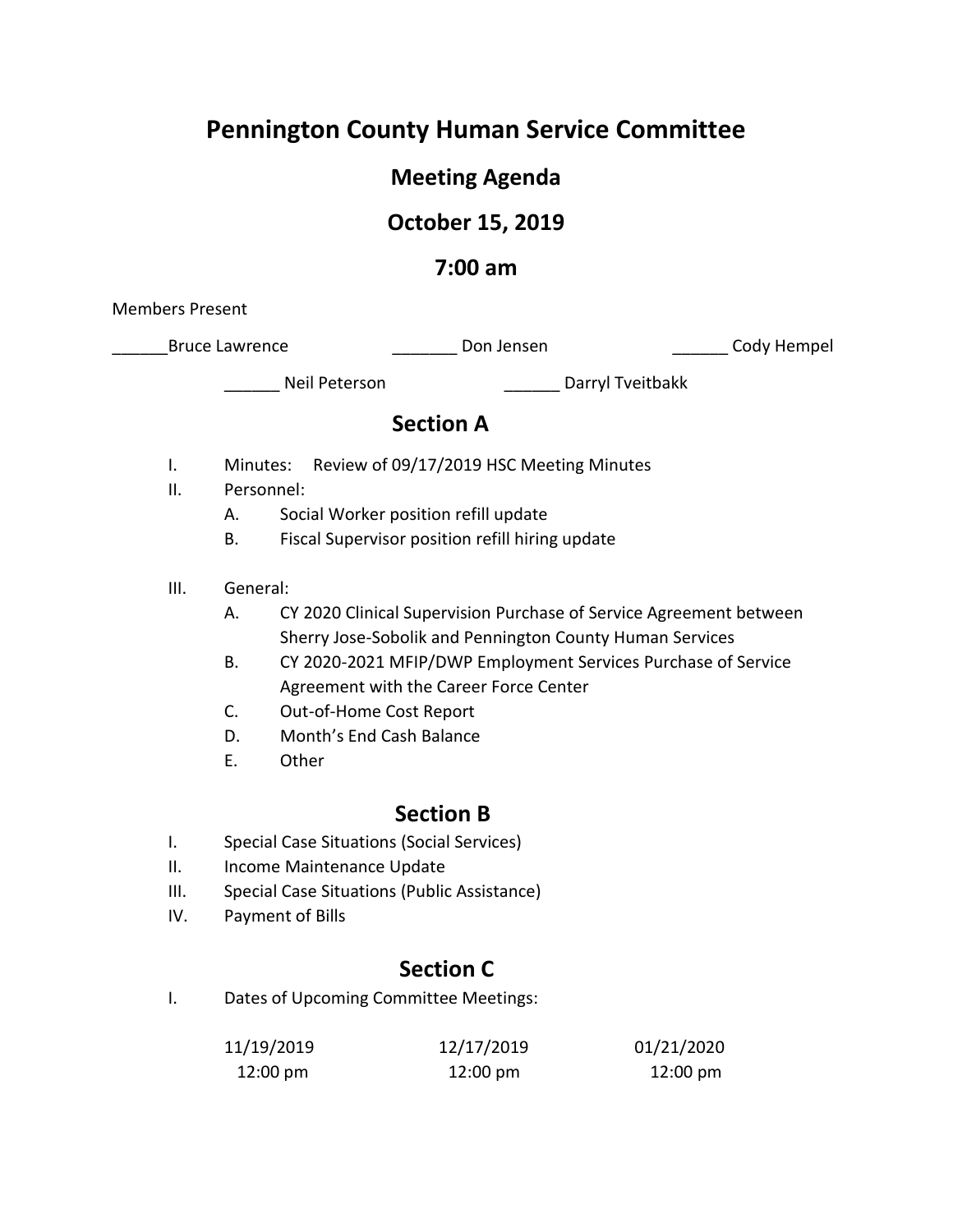A regular meeting of the Pennington County Human Service Committee was held at 7:00 a.m., September 17, 2019, at Pennington County Human Services.

#### COMMITTEE MEMBERS PRESENT:

Bruce Lawrence Cody Hempel Don Jensen Neil Peterson Darryl Tveitbakk

### STAFF MEMBERS PRESENT:

Julie Sjostrand, Director Scott Sommers Kathleen Herring Maureen Monson Carol Johnson

### **SECTION A**

### I. MINUTES:

A. The August 20, 2019, Human Service Committee Meeting Minutes were electronically posted for review. Noting no corrections or changes, a recommendation was made to forward the Minutes to the Consent Agenda.

### II. PERSONNEL:

B. The Director presented updates on the hiring status of a Social Worker position and Fiscal Supervisor position.

### III. GENERAL:

- A. The Director presented an update on CaseWorks, an EDMS (electronic data management system). The estimated project kick off is scheduled for November 2019.
- B. The Out-of-Home Cost Report through August 2019 was presented for review.
- C. Month's end cash balance for July 2019 stands at \$3,531,954.80.
- D. The Director presented an update on the Children's Mental Health Screening Grant Budget for the year 2020 which is \$2,943.00.
- E. Kathleen Herring, Financial Assistance Supervisor presented an update on the 2020-2021 Minnesota Family Investment Program (MFIP) Biennial Service Agreement (BSA). She also presented an update on the 2020 Minnesota Family Investment Program and Diversionary Work Program Joint Powers Agreement.
- F. The Director presented an update on the resent AMHI meeting.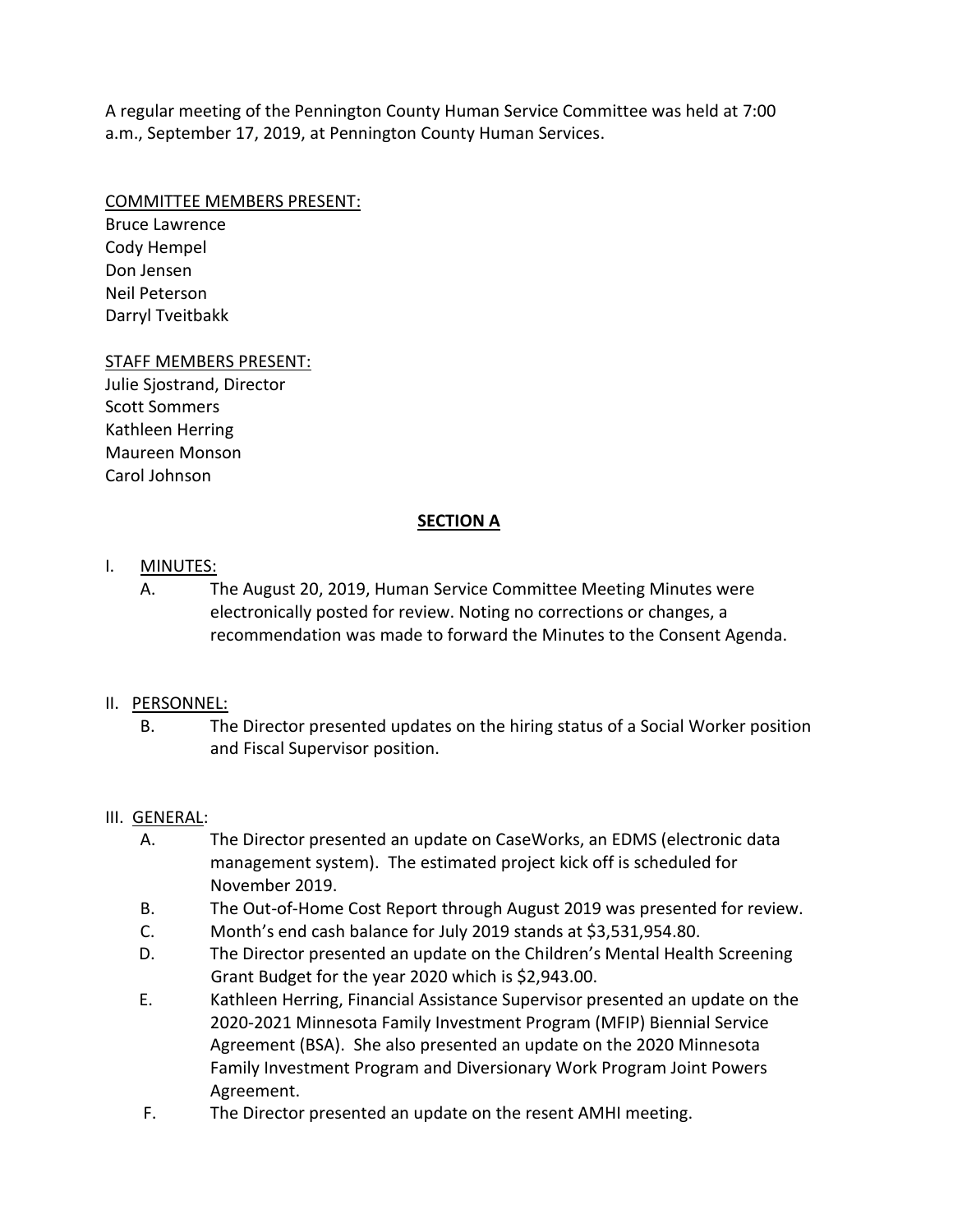G. The Director presented an update on a joint meeting between Thief River Falls School District Administration and Pennington County Human Services.

### **SECTION B**

- I. No Social Service cases were presented for special case review.
- II. The Income Maintenance Supervisor presented the Emergency Assistance/Emergency General Assistance August 2019 report of activity. The Supervisor also reported the Income Maintenance open case count stands at 1,580.
- III. No Income Maintenance cases were presented for special case consideration.
- IV. A listing of bills presented for payment was reviewed. A recommendation for payment of the bills was forwarded to the Consent Agenda.

### **SECTION C**

Be it resolved that the foregoing record is a true and accurate recording of the official actions and recommendations of the Human Service Committee for Pennington County and, as such, constitutes the official minutes thereof.

Chair: \_\_\_\_\_\_\_\_\_\_\_\_\_\_\_\_\_\_\_\_\_\_\_\_\_\_

Attest: \_\_\_\_\_\_\_\_\_\_\_\_\_\_\_\_\_\_\_\_\_\_\_\_\_\_

NEXT COMMITTEE MEETING: October 15, 2019, at 7:00 a.m.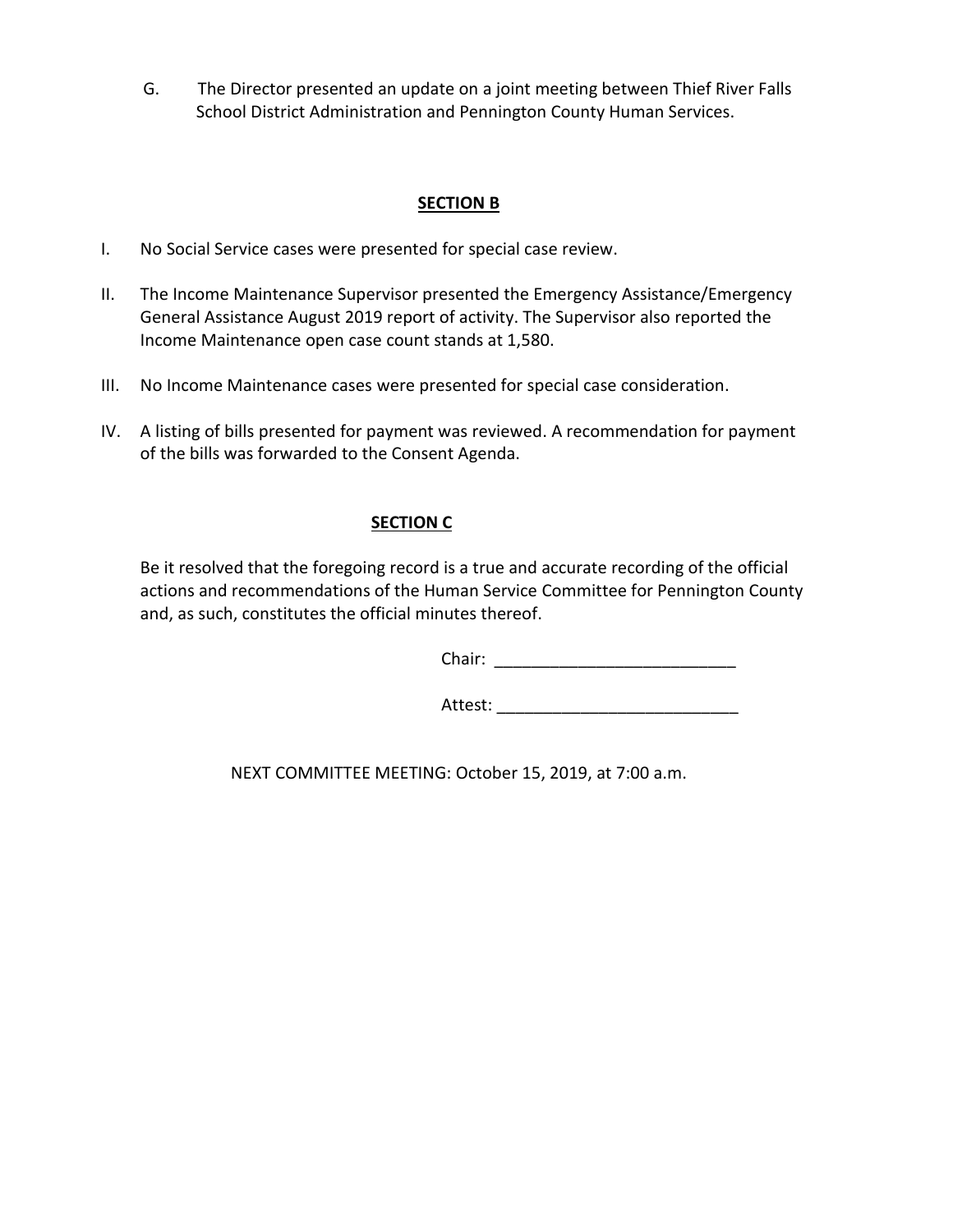### **Pennington County Human Services Income Maintenance Unit 2019 Active Cases by Program**

|                              | Jan            | Feb   | <b>Mar</b>  | Apr            | <b>May</b>     | Jun   | Jul          | <b>Aug</b>     | <b>Sep</b>  | Oct          | <b>Nov</b>  | <b>Dec</b> |
|------------------------------|----------------|-------|-------------|----------------|----------------|-------|--------------|----------------|-------------|--------------|-------------|------------|
| Cash                         |                |       |             |                |                |       |              |                |             |              |             |            |
| <b>MFIP</b>                  | 37             | 37    | 38          | 37             | 39             | 41    | 45           | 39             | 43          |              |             |            |
| <b>DWP</b>                   | 11             | 11    | 8           | 9              | $\overline{7}$ | 8     | 4            | 4              | $\,6$       |              |             |            |
| GA                           | 44             | 41    | 39          | 38             | 38             | 38    | 34           | 39             | 36          |              |             |            |
| <b>GRH</b>                   | 56             | 58    | 56          | 54             | 47             | 52    | 51           | 53             | 52          |              |             |            |
| <b>MSA</b>                   | 62             | 63    | 67          | 67             | 65             | 64    | 66           | 62             | 61          |              |             |            |
| EA                           | $\overline{2}$ | 0     | $\mathbf 0$ | 1              | $\overline{2}$ | 4     | 3            | $\overline{0}$ | 3           |              |             |            |
| <b>EGA</b>                   | 1              | 0     | $\mathbf 0$ | $\pmb{0}$      | $\overline{0}$ |       | $\mathbf{1}$ | $\overline{2}$ | $\mathbf 0$ |              |             |            |
| <b>TOTAL</b>                 | 213            | 210   | 208         | 206            | 198            | 208   | 204          | 199            | 201         | $\mathbf{0}$ | 0           | 0          |
| Food                         |                |       |             |                |                |       |              |                |             |              |             |            |
| <b>SNAP</b>                  | 488            | 495   | 501         | 491            | 483            | 460   | 446          | 434            | 458         |              |             |            |
| <b>TOTAL</b>                 | 488            | 495   | 501         | 491            | 483            | 460   | 446          | 434            | 458         | $\mathbf{0}$ | 0           | 0          |
|                              |                |       |             |                |                |       |              |                |             |              |             |            |
| <b>Health Care</b>           |                |       |             |                |                |       |              |                |             |              |             |            |
| MA (MAXIS)                   | 538            | 519   | 519         | 521            | 521            | 522   | 519          | 513            | 509         |              |             |            |
| <b>IMD</b>                   | 6              | 6     | 6           | $\overline{7}$ | 5              | 5     | 5            | 5 <sup>1</sup> | 5           |              |             |            |
| QMB                          | 242            | 236   | 243         | 242            | 238            | 239   | 241          | 239            | 237         |              |             |            |
| <b>SLMB</b>                  | 70             | 70    | 65          | 63             | 70             | 70    | 72           | 65             | 65          |              |             |            |
| $QI-1$                       | 12             | 13    | 12          | 12             | 11             | 11    | 14           | 16             | 15          |              |             |            |
| MA (METS/MNsure)             | 785            | 792   | 785         | 784            | 787            | 781   | 773          | 770            | 776         |              |             |            |
| <b>MCRE (METS)</b>           | 23             | 27    | 29          | 30             | 27             | 25    | 51           | 52             | 53          |              |             |            |
| <b>TOTAL</b>                 | 1,676          | 1,663 | 1,659       | 1,659          | 1,659          | 1,653 | 1,675        | 1,660          | 1,660       | $\mathbf{0}$ | $\mathbf 0$ | 0          |
|                              |                |       |             |                |                |       |              |                |             |              |             |            |
| <b>Total Active Programs</b> |                |       |             |                |                |       |              |                |             |              |             |            |
|                              | 2,377          | 2,368 | 2,368       | 2,356          | 2,340          | 2,321 | 2,325        | 2,293          | 2,319       | 0            | 0           | 0          |
|                              |                |       |             |                |                |       |              |                |             |              |             |            |
| <b>Total Active Cases</b>    |                |       |             |                |                |       |              |                |             |              |             |            |
|                              | 1,730          | 1,753 | 1,762       | 1,744          | 1,737          | 1,725 | 1,724        | 1,721          | 1,750       |              |             |            |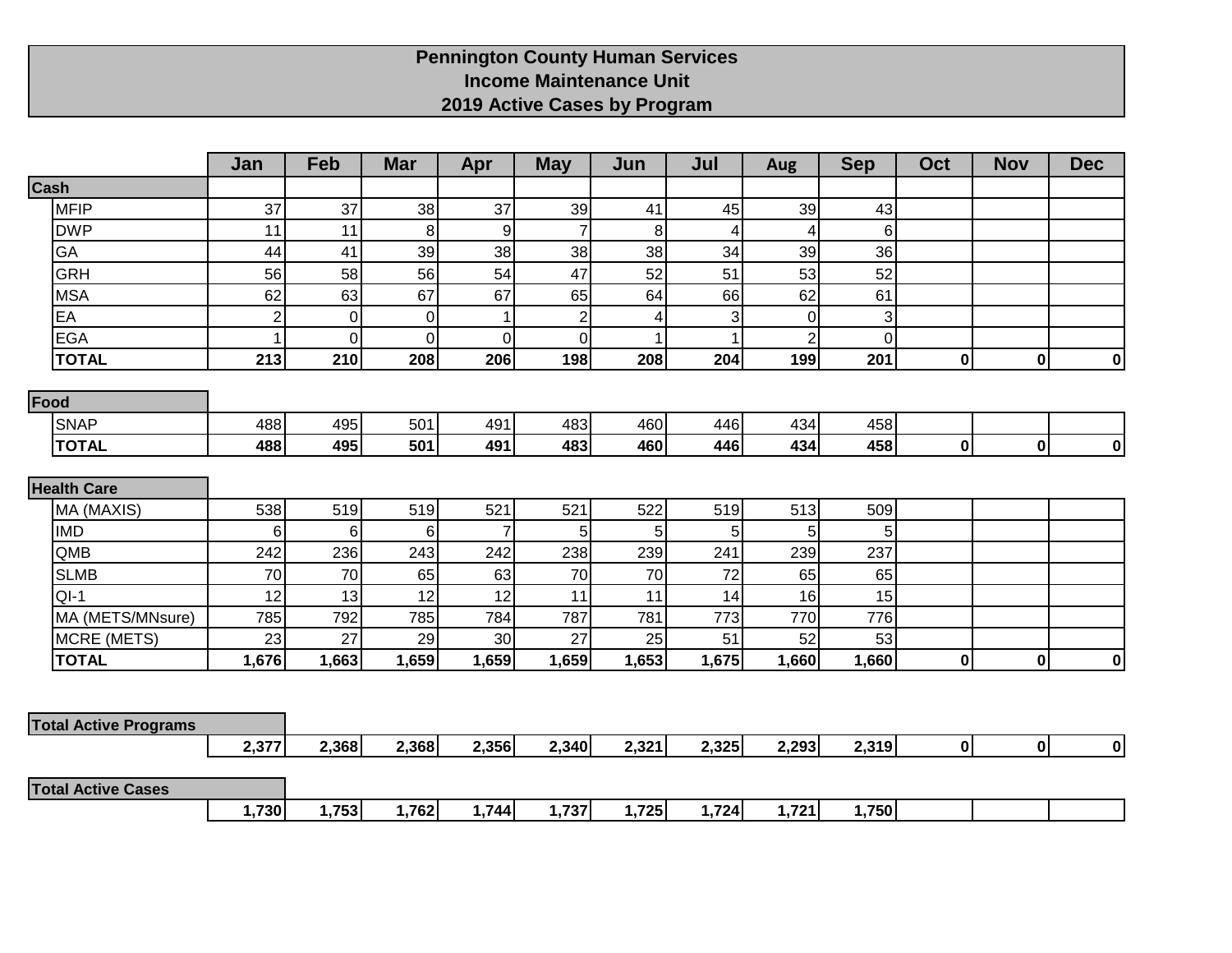|           | 2010         | 2011         | 2012         | 2013         | 2014         | 2015         | 2016         | 2017         | 2018         | 2019         |
|-----------|--------------|--------------|--------------|--------------|--------------|--------------|--------------|--------------|--------------|--------------|
| January   | 929,075.49   | 1,197,979.30 | 1,389,512.16 | 1,271,780.24 | 1,417,880.34 | 1,647,300.14 | 1,814,014.90 | 2,182,630.66 | 2,271,729.26 | 2,772,063.80 |
| February  | 903,465.27   | 1,157,578.43 | 1,331,478.96 | 1,198,866.83 | 1,307,072.82 | 1,618,976.04 | 1,801,985.24 | 2,138,616.83 | 2,176,762.19 | 2,732,919.27 |
| March     | 810,094.43   | 1,096,732.38 | 1,165,062.80 | 1,062,709.62 | 1,159,500.45 | 1,375,360.09 | 1,655,070.89 | 1,800,227.71 | 1,844,672.30 | 2,547,429.81 |
| April     | 506,305.55   | 825,804.92   | 819,532.72   | 808,225.65   | 930,693.70   | 1,088,964.93 | 1,347,248.60 | 1,539,707.40 | 1,525,256.03 | 2,361,226.50 |
| May       | 447,916.22   | 768,561.39   | 678,196.10   | 552,664.08   | 693,604.86   | 961,748.47   | 1,294,231.42 | 1,426,858.37 | 1,528,544.15 | 2,327,158.79 |
| June      | 1,253,180.74 | 1,615,579.53 | 1,560,001.28 | 336,353.50   | 1,534,085.80 | 1,932,135.73 | 2,330,176.40 | 2,576,374.42 | 2,692,513.93 | 3,462,928.17 |
| July      | 1,327,951.41 | 1,313,679.13 | 1,659,331.53 | 1,693,689.91 | 1,538,687.96 | 2,047,715.90 | 2,367,725.88 | 2,650,496.79 | 2,874,408.12 | 3,554,336.75 |
| August    | 1,312,090.88 | 1,599,387.92 | 1,694,786.46 | 1,636,358.00 | 1,483,015.19 | 2,097,897.09 | 2,427,610.70 | 2,600,332.14 | 2,749,859.99 | 3,531,954.80 |
| September | 1,094,067.41 | 1,349,316.27 | 1,431,613.15 | 1,468,683.30 | 1,236,816.55 | 1,844,296.27 | 2,121,578.06 | 2,362,913.96 | 2,518,750.84 | 3,294,188.08 |
| October   | 954,484.86   | 1,188,529.69 | 1,116,275.87 | 1,174,910.46 | 919,650.64   | 1,492,630.60 | 1,866,987.16 | 2,133,041.74 | 2,198,557.64 |              |
| November  | 1,422,560.89 | 1,732,295.38 | 877,736.63   | 1,756,882.42 | 1,900,971.24 | 2,213,985.52 | 2,638,930.35 | 2,642,643.71 | 3,070,756.97 |              |
| December  | 1,377,405.92 | 1,588,551.10 | 1,485,681.91 | 1,678,723.86 | 1,833,528.58 | 2,083,484.81 | 2,395,704.36 | 2,513,770.14 | 2,970,003.64 |              |

### **Human Service's Month End Balance**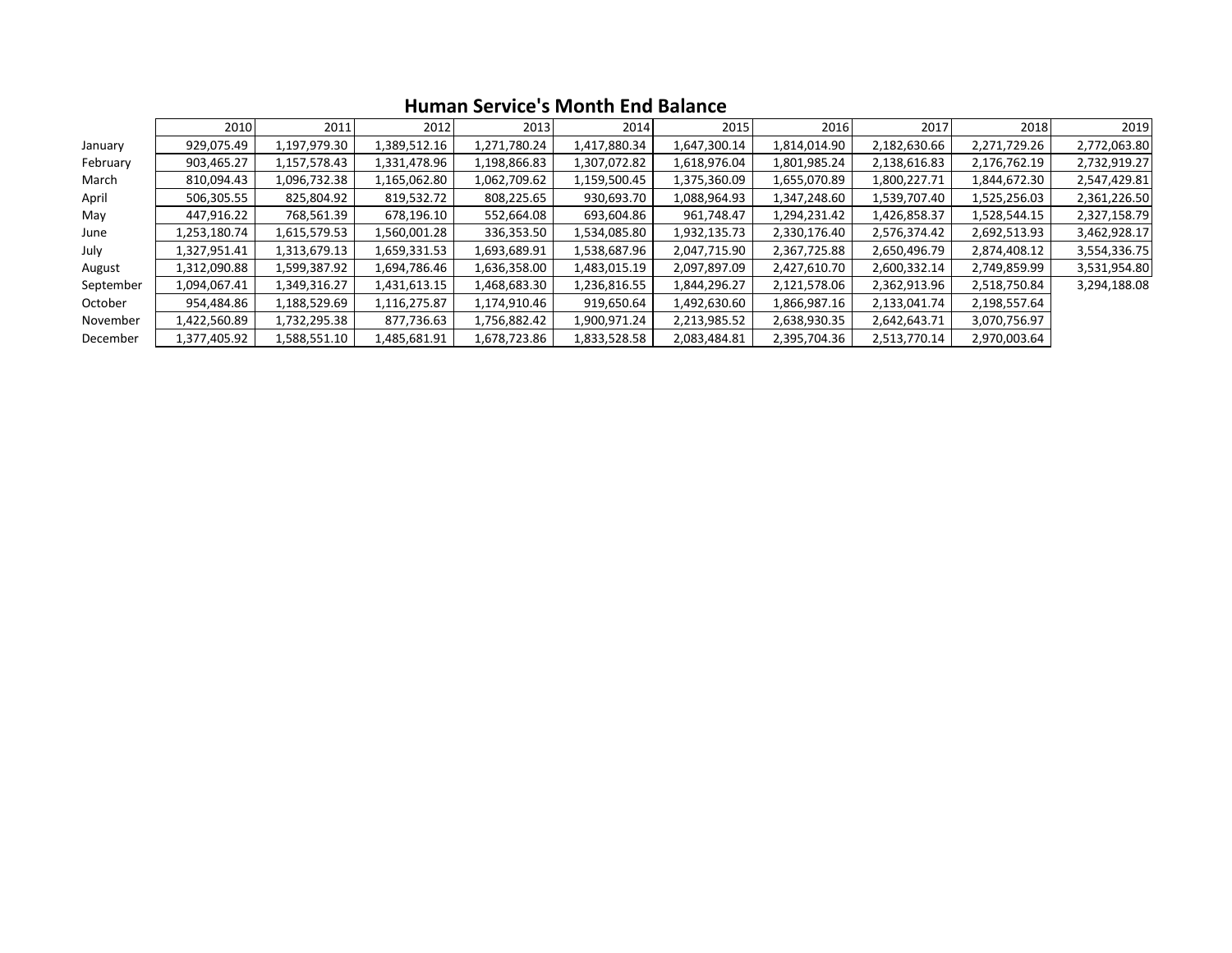# **Pennington County Human Services Emergency Assistance/Emergency General Assistance Emergency Requests Related to Potential Evictions/Housing and Utilities September-19**

| <b>Approvals</b>   |             |                        |             |                    |                  |                   |                               |               |
|--------------------|-------------|------------------------|-------------|--------------------|------------------|-------------------|-------------------------------|---------------|
| <b>Eligibility</b> | <b>File</b> | Case<br><b>Request</b> |             | <b>Employment</b>  | <b>Number of</b> | <b>Amount and</b> | <b>Agency</b>                 | Date of       |
| Worker             | <b>Date</b> |                        |             | <b>Status</b>      | <b>Children</b>  | <b>Purpose</b>    | <b>Action</b>                 | <b>Action</b> |
|                    |             |                        |             |                    |                  | $$312 - for$      |                               |               |
|                    |             |                        |             |                    |                  | half of first     |                               |               |
| X157517            | 9/6/2019    | 1314303                | rent        | l adult: part time |                  | month's rent.     | EA Approved - \$312.          | 9/6/2019      |
|                    |             |                        |             |                    |                  | $$674.43 - to$    |                               |               |
|                    |             |                        |             |                    |                  | prevent           |                               |               |
| X157517            | 9/23/2019   | 1690403                | electric    | 1 adult: full time |                  | disconnect.       | EA Approved - \$674.43.       | 9/24/2019     |
|                    |             |                        |             |                    |                  | $$1,625 - for$    |                               |               |
|                    |             |                        |             |                    |                  | rent $\&$         |                               |               |
|                    |             |                        |             |                    |                  | damage            | EA Approved \$750.            |               |
|                    |             |                        |             |                    |                  | deposit.          | This was applied to rent.     |               |
|                    |             |                        |             |                    |                  | \$400 - for       | Remainder of need was         |               |
|                    |             |                        | rent/damage |                    |                  | electric          | paid using DWP: \$284,        |               |
| X157554            | 8/21/2019   | 845382                 | deposit     | adult Full time    | 5                | deposit.          | ICCC: \$941 and Client: \$50. | 9/5/2019      |
| <b>TOTAL</b>       |             |                        |             |                    |                  | <b>EA</b>         | \$1,736.43                    |               |
|                    |             |                        |             |                    |                  | <b>EGA</b>        | \$0.00                        |               |

| <b>Denials</b>     |             |                        |          |                          |                  |                |                        |               |
|--------------------|-------------|------------------------|----------|--------------------------|------------------|----------------|------------------------|---------------|
| <b>Eligibility</b> | <b>File</b> | Case<br><b>Request</b> |          | <b>Employment</b>        | <b>Number of</b> | Amount and     | <b>Agency</b>          | Date of       |
| Worker             | <b>Date</b> |                        |          | <b>Status</b>            | <b>Children</b>  | <b>Purpose</b> | <b>Action</b>          | <b>Action</b> |
|                    |             |                        |          |                          |                  |                | EGA Denied.            |               |
| X157517            | 9/10/2019   | 2367059                | food     | adult: unemployed        |                  | unknown        | No emergency.          | 9/13/2019     |
|                    |             |                        |          | adult: unemployed        |                  |                |                        |               |
|                    |             |                        |          | and receives Child       |                  |                | EA Denied.             |               |
| X157517            | 9/11/2019   | 2211306                | rent     | Support.                 |                  | unknown        | Household in Sanction. | 9/11/2019     |
|                    |             |                        |          |                          |                  |                | Denied EA.             |               |
|                    |             |                        |          |                          |                  |                | EA used previously in  |               |
| X157535            | 9/17/2019   | 1054951                | electric | 2 adults: each full time | 5                | unknown        | 04/2019.               | 9/17/2019     |